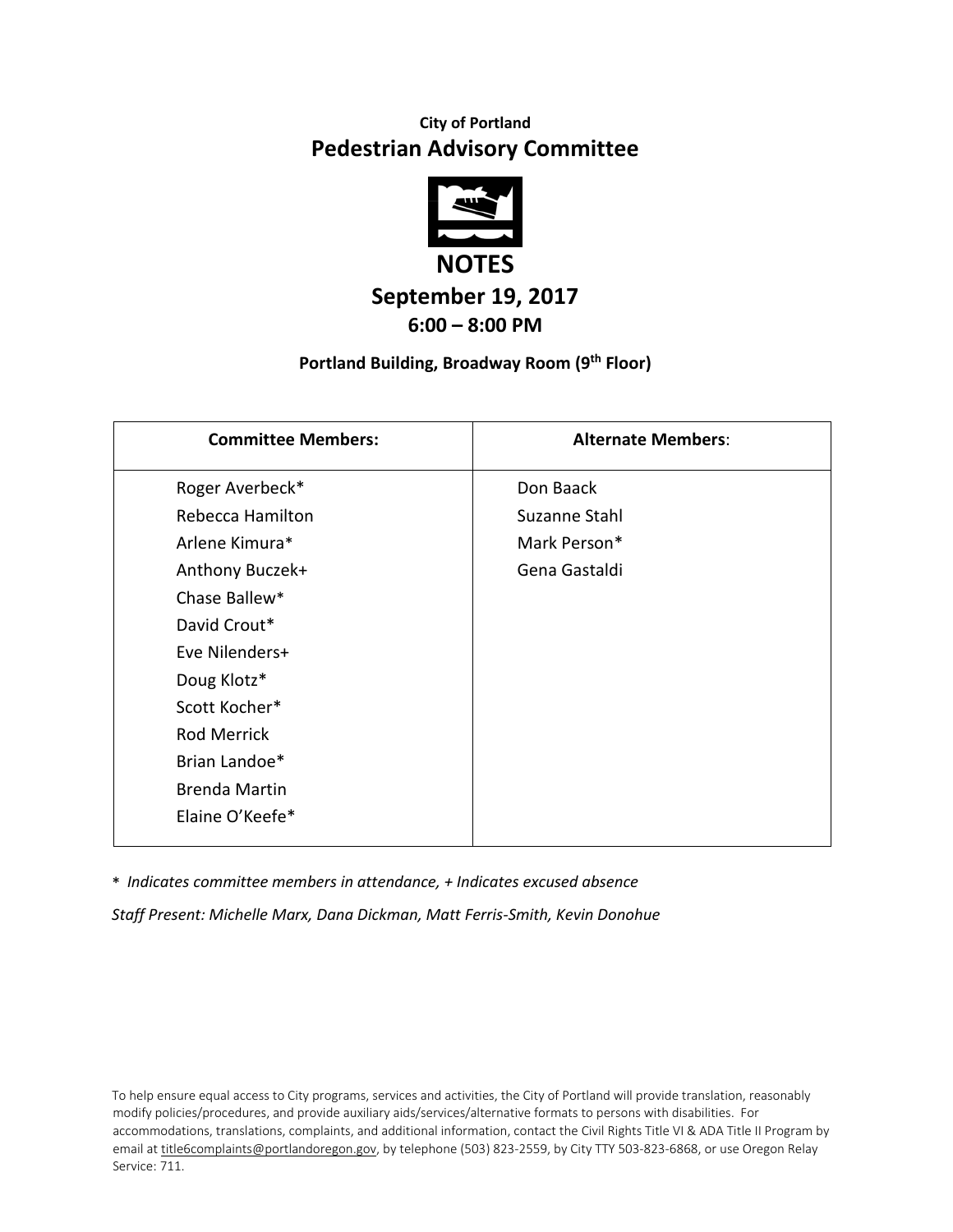#### **6:05-6:30: Greetings, Introductions, and Hot Topics**

- Joint PAC/BAC meeting in October: 10/17 in the Lovejoy Room at City Hall, 6:00-8:30 (2.5 hours, rather than 2)
- PAC monthly meetings will move to City Hall starting in November (Pettygrove Room)
- Invitation to attend Oregon Walks Weston Awards with PBOT (Friday, November 3) Email Michelle if interested in attending.
- 2018 PAC member recruitment November recruitment and in December the applicants will be reviewed. BAC going through the same process at the end of the year.
- PedPDX updates Survey closes in two weeks. Big effort to push the survey as far and wide as possible.
	- Comment: New developments should be required to build new sidewalks and crossings.
- Other hot topics Steptember – There is a calendar online with the different walking events for September.

1) Vision Zero Task Force meeting coming up

2) SWIM – First Task Force meeting on 9/28

3) Veto \$2 mil on part of Capitol Hwy project. Governor decided not to veto this add-on component of the project. PAC is going to write a letter to the Governor thanking her for not vetoing this.

## **6:30-7:15: 2017 Safe Routes to School (SRTS) Planning** (Dana Dickman, PBOT Safety Section Manager)

Dana will brief the PAC on the current SRTS planning work, including the process for determining the priority investment routes, and the criteria by which projects along those routes will be identified and prioritized.

Overview of SRTS – FOS Funding that's for SRTS – SRTS bucket was the only group of projects without pre-identified projects. Funding of \$8 mil with additional money from the PPS Bond (just for PPS). Typically, around \$3-5 mil dollars necessary for the area surrounding each school. Trying to identify primary routes that we can invest in. Lots of public engagement since the last time SRTS came to the PAC (9 open houses, an online open house, 20 plus events with students in classrooms, walks at 14 schools with Oregon Walks/ PBOT, and 2500 comments by parents).

Route Development – Tried to look at 4 to 6 routes for each school coming from the four cardinal directions (when applicable). Route method – number of units, shortest route, speed limits and signals (to create a hierarchy), neighborhood greenways, and public input (regarding where people are walking now). Output from this was the "Primary Investment Routes". Note – The model prefers lower speed streets.

## Q: Did you consider trailer parks with multi-family units?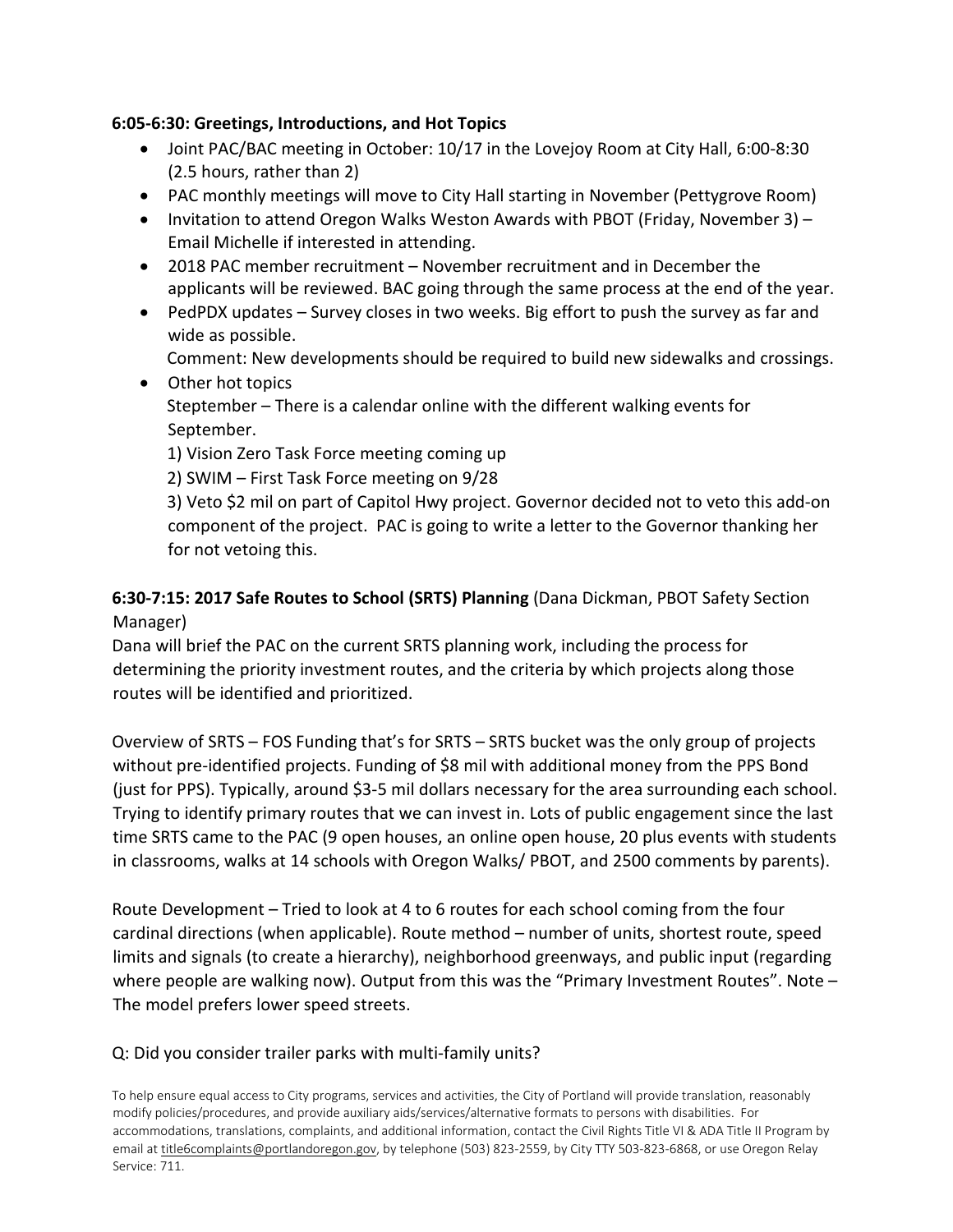A: We looked if there were mobile home units (e.g., Cully).

Q: Looks like the routes are determining the crossings, to some extent. Are there cases where the modeling and analysis shows places where if there was a crossing a new route would emerge?

A: Yes. Our model ultimately led to places where we thought a crossing would make the difference and turn a route into a better alternative. Crossings on Powell to Creston School that parents don't feel comfortable letting their children use. Interaction that isn't working in places like the one mentioned above. ODOT facility that's raising questions that need to be addressed. Evaluating whether projects are necessary in this location (e.g., SE 43<sup>rd</sup> and Powell).

Q: When you say project, are you anticipating there could be multiple projects along a route? A: Yes, multiple projects might pop up along a given route. For example, needs on greenways represent where multiple projects might pop up. There are different proxies that are taken into consideration to determine what type of treatment is necessary.

SRTS is also working with Michelle to come up with some alternative solutions, like walking in the street or separation for pedestrians. Working with Stakeholder Advisory Committee to figure out how to prioritize funding. Prioritization Criteria is 1) Equity (Equity Matrix – Race, Limited English Proficiency, Income), 2) Safety – VZ (High Crash Corridor, speed, number of lanes), and 3) School and Density (Likely walkers - % of population < 0.5 mi and % of population 0.5 to 1.0 mi), serves multiple schools – On 2 primary routes, on 3 primary routes.

Map of preliminary routes presented to the PAC.

Next steps – Finalize routes and develop draft projects, share projects with public via online map in Nov., project list goes to SAC in Nov. and Oversight Committee in Dec., and draft list to City Council in early 2018.

Q: Does the routing take into consideration transit stops? A: More so for middle- and high-schools

## **7:15-8:00: 20 MPH Implementation** (Matt Ferris-Smith, PBOT)

Matt will discuss next steps for implementing 20 mph speed limits on non-arterial streets.

Speed increases crash risk – As speed goes up, the likelihood of being involved in a crash goes up, along with the severity of injuries. Speed caused 47% of deadly crashes (2004-2013). Middle speed streets 35 to 45 mph are where we're seeing the most fatalities. Vision Zero Action Plan – 3 Speed Actions including "Speed Action 2: Lower Posted Speeds. Gain local authority for speed reduction on COP streets; prioritize setting safe speed limits in the High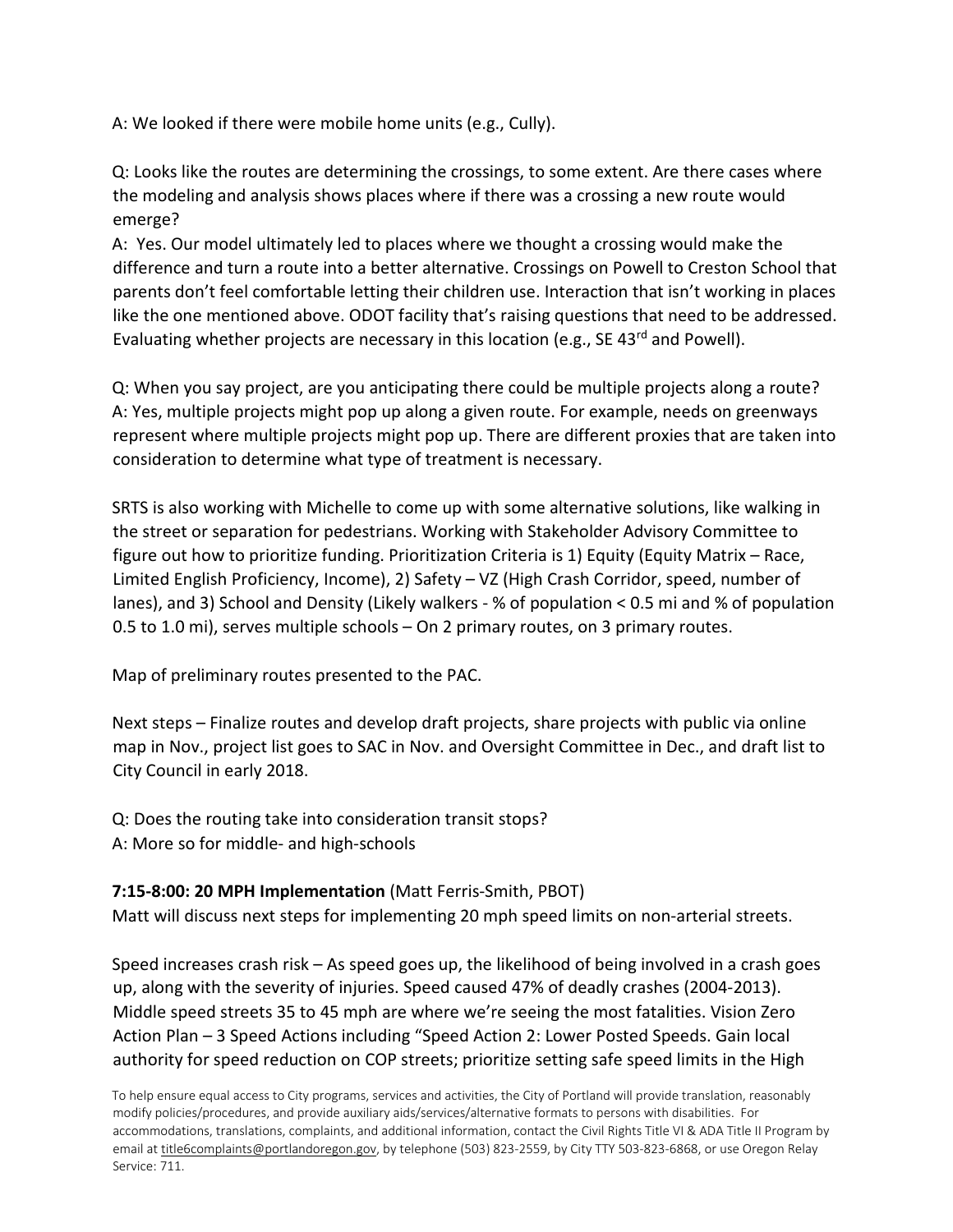Crash Network." Highest priority dropping streets with 40 to 45 mph speed limit streets. Next priority is 30 to 45 mph and those streets across Portland.

3 Things to Know About Speed Limits - 1) PBOT emphasizes street context and safety, 85<sup>th</sup> percentile method is not supported by evidence and is not part of PBOT policy, 2) Can change independent of construction projects – not necessary to pair speed limit changes with capital improvements, land use and development can support safe speeds, and street "activation" helps people drive safely, and 3) Speed is the issue – not change in speed – risk of death and severe injury is a direct exponential function of speed.

The Oregon Speed Zone Authority is how we set speeds in Oregon

Q: Oregon Speed Zone Authority uses the 85<sup>th</sup> percentile, right?

A: Different ways we can request speed limit changes. Not city policy.

Speed Reduction Actions Taken by PBOT – Administrative Ruling (Summer 2015), Emergency Action (Fall 2016 - state of emergency declared to drop speed limit on Division), Increased frequency of traditional requests (Summer 2017), Oregon Statute Changes (Summer 2017 decrease speeds on 60-70% of streets in Portland on local streets).

4 ways PBOT can request speed limit changes – Alternative request, Traditional request, statutory, and special clauses

Q: Regarding resident or business districts. SE Portland is mostly these. Unless it's industrial, isn't it either? On Stark speed goes up and down. A: Weird melding of land-use looking at these.

Q: Curious about the statutory speeds.

A: Business districts, school zones, and local streets have statutory speeds.

Q: How would a business district on an arterial be affected?

A: On an arterial we can do a business district, but there might be a gap between business districts. If there's more than a 10 mph speed limit discrepancy this could be problematic.

Comment: Concerns on Barbur past Burlingame that there were inconsistencies in the speed. If they did it based off 85<sup>th</sup> percentile they said there could be drastic change to the speed limits.

Comment: Macadam – Land-use and lane width here. Center medians, trees on the sides keep people from driving too fast.